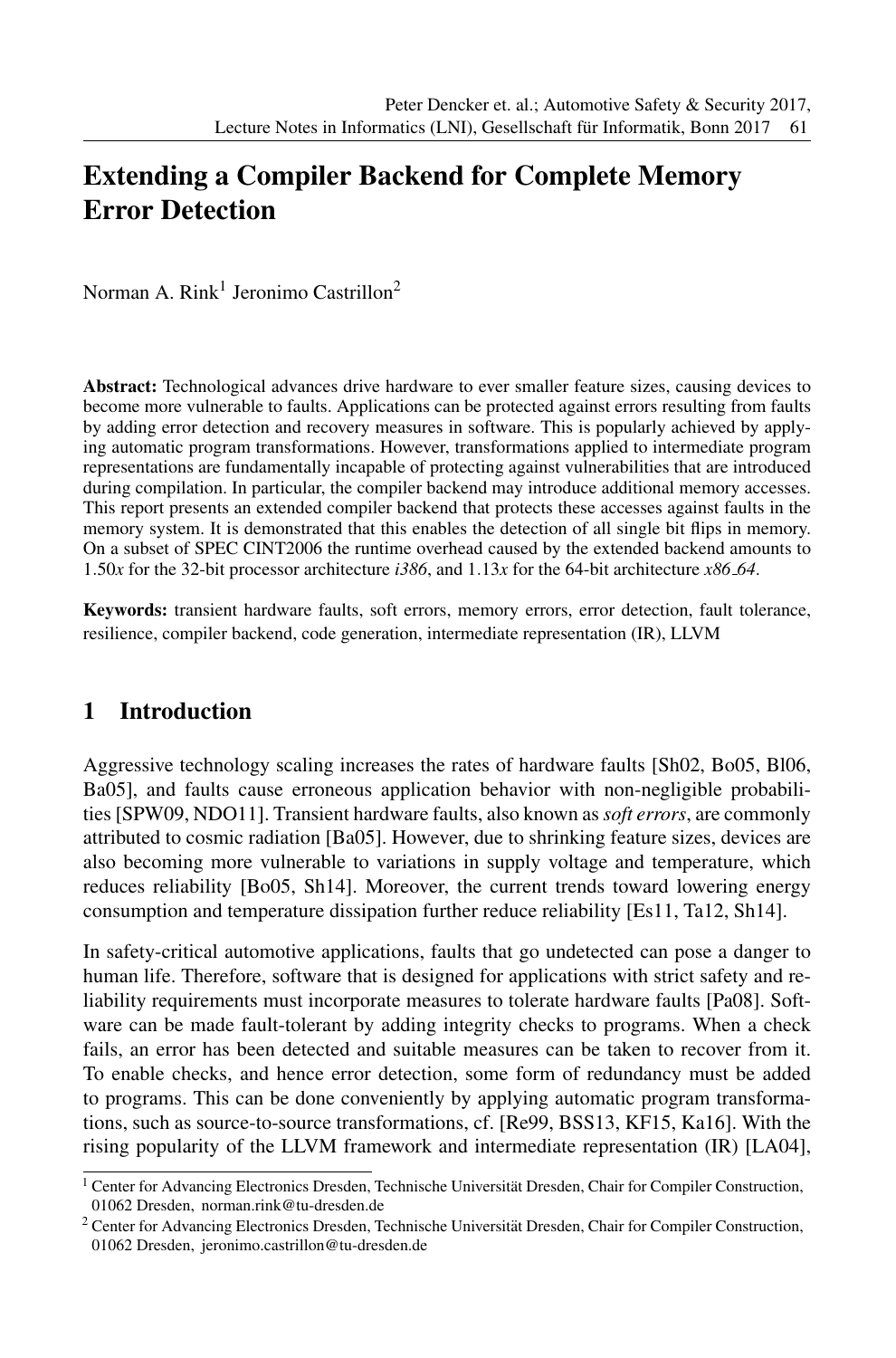many fault tolerance schemes have appeared that are implemented as IR transformations, e.g. [FSS09, Sc10, Fe10, Zh10, Ri15, CNV16]. Operating on IR has the advantages of target-independence and increased productivity compared with operating on machine instructions. However, when transformations are applied to programs at an abstraction level above machine instructions, the compiler backend may introduce new vulnerabilities to faults. Specifically, the backend introduces numerous additional memory accesses, cf. Figure 1, which are then not protected against faults in the memory system.



Fig. 1: Dynamic load operations present in the intermediate representation (IR) of programs or inserted by the compiler backend. The test programs labeled A–L are introduced in Section 4, cf. Table 1.

In this work we present a modified compiler backend that adds error detection measures to the memory accesses it inserts. By combining this backend with any fault tolerance scheme that operates on program IR or source code, errors can be detected in all memory accesses that occur in the final machine code. Our compiler backend implements error detection by *dual modular redundancy* (DMR), i.e. data words in memory are duplicated. Whenever a data word is loaded from memory, the duplicated copies are compared. If disagreement is found, an error has been detected. Thus, DMR is capable of detecting any number of flipped bits within a data word. For complete protection of all memory accesses in the final machine code of programs, the extended compiler backend will be combined with the *AN encoding* error detection scheme at the IR level [Br60, Fo89, FSS09, Ri15].

Many fault tolerance schemes circumvent the problem of memory errors by assuming that memory is protected against faults by hardware measures, such as memory modules equipped with *error correcting codes* (ECC) [Re05, YGS09, MPC14, DS16]. This assumption, however, is problematic for two reasons. First, cost and area considerations may rule out using ECC memory at all levels in the memory hierarchy, especially in on-chip caches and load-store queues. In fact, the need to protect a processor's load-store queue against faults has recently been stressed [DS16]. Second, it has been found that the widely used *single error correcting, double error detecting* (SECDED) codes are incapable of handling large fractions of error patterns that occur in practice [HSS12].

This article is structured as follows. Section 2 introduces memory faults and error detection schemes, including the AN encoding scheme. Section 3 identifies the memory accesses that are inserted by the compiler backend and explains how they are equipped with error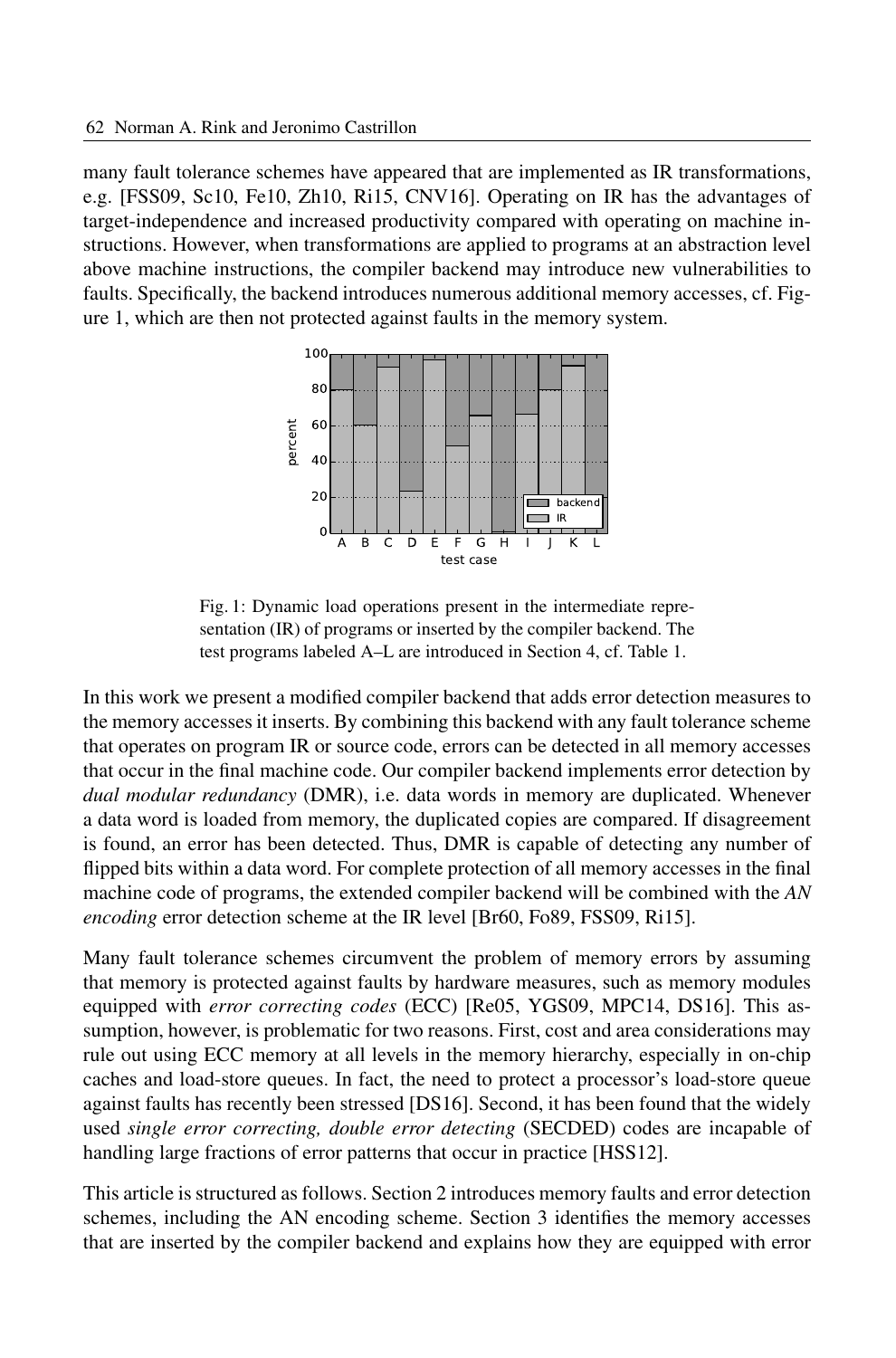detection measures. Section 4 evaluates our error detection scheme. Section 5 discusses related work, and Section 6 summarizes and discusses the findings of the present work.

## 2 Background

Faults in memory are a major cause of erroneous application behavior and service disruptions [SPW09, HSS12]. Typical faults in memory cells are bit flips caused by energetic particles that originate from cosmic radiation [Ba05]. However, motivated by the current trend toward reducing energy consumption, it has been suggested that the operating voltage of SRAM be lowered [Es12], and that refresh cycles of DRAM modules be extended [Li11, We15]. Both suggestions reduce the capability to retain data and hence increase the probability of memory faults.

The probability that a data word is corrupted by a fault increases with the time that the data word spends in memory. When considering fault tolerance measures for the memory system, main memory is targeted first since this is where the lifetimes of data will generally be the longest. This also means that when, say, ECC are implemented in hardware, on-chip memories, such as low cache levels or load-store queues, may not be protected, cf. [DS16].

### 2.1 DMR-based error detection

Error detection schemes work by maintaining redundant information that is used to check the integrity of data. This is most evident in error detection schemes based on DMR, where two copies are kept of each data word. If the two copies disagree, an error must have occurred. By comparing the two copies, all single bit flips can be detected. Multiple bit flips can also be detected, provided they do not affect the two copies in identical ways. In particular, multiple bit flips can always be detected if they occur in only one of the copies.

Note that applying error detection by DMR to multi-threaded applications can be problematic. If all memory accesses are duplicated non-selectively, care must be taken to avoid race conditions when different threads access redundant copies of data.

## 2.2 Error detection by encoding

An alternative approach to error detection is based on encoding data. If the set of valid code words is a small subset of all possible data words, a fault is likely to produce a data word that is not a valid code word. Hence, errors can be detected by checking whether data words are also valid code words. Parity checking is an example of this: in valid code words, the parity bit equals the parity of the code word. This enables the detection of single bit flips. ECC memory typically uses more sophisticated codes, which can also correct errors.

When data is encoded, additional bits are required to represent code words. Although these bits contain redundant information, no data is duplicated explicitly. Therefore, encodingbased error detection schemes can immediately be applied to multi-threaded applications.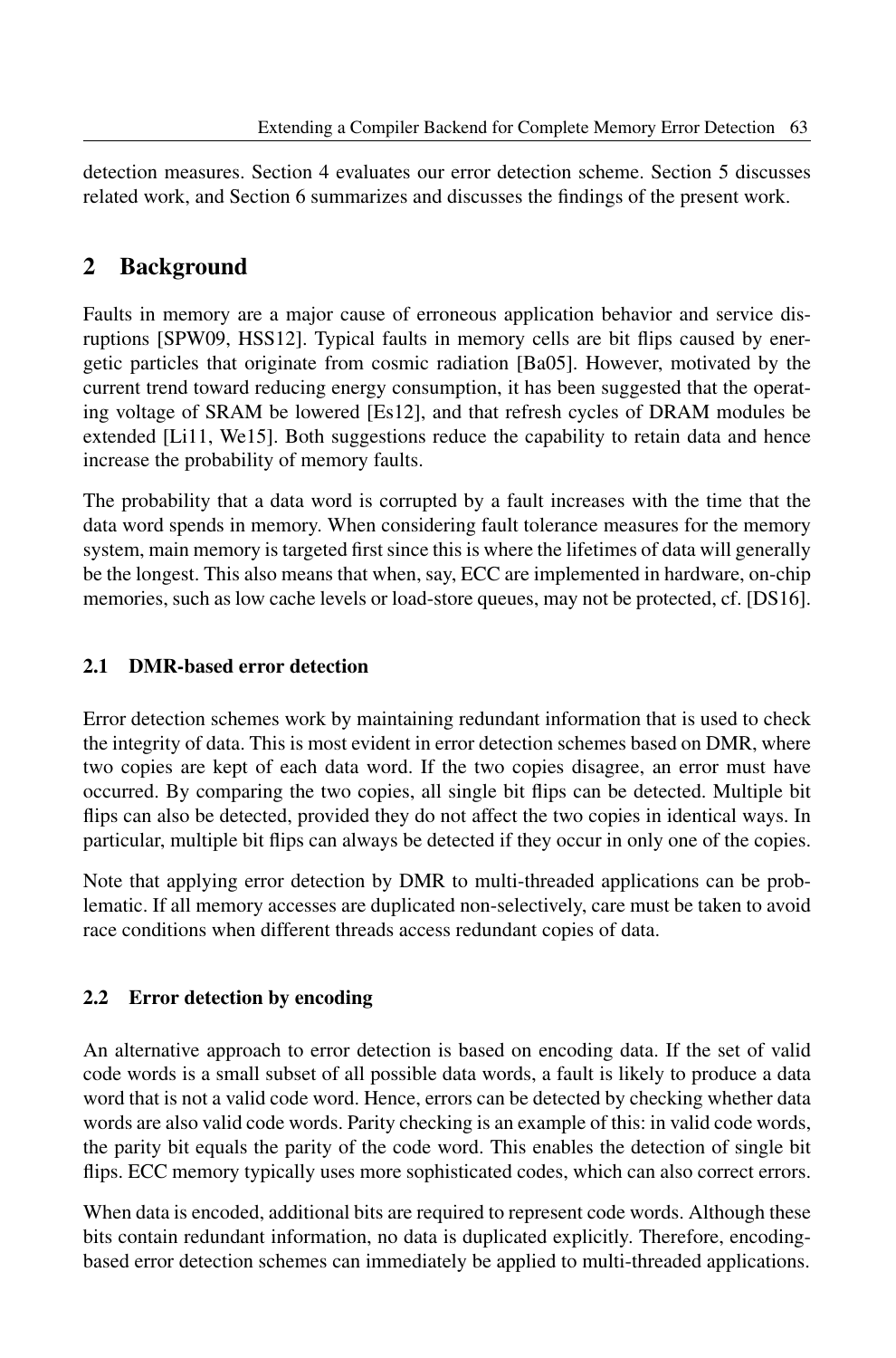A simple, yet effective, encoding-based error detection scheme for integer values can be defined by decreeing that the valid code words are precisely the multiples of a fixed integer constant *A*. This is known as *AN encoding* [Br60, Fo89]. Variants of AN encoding are popularly used in software-implemented error detection [CRA06, FSS09, Sc10, KF15, Ri15, Ka16]. While AN encoding has the advantage that its capability to detect complex error patterns can be adjusted flexibly by varying the encoding constant *A*, not all values of *A* are equally well-suited to error detection [Ho14].

#### 2.3 Memory error detection by AN encoding

We now describe a scheme for detecting errors in memory. The scheme is based on AN encoding, and the key idea is that only valid code words are kept in memory. To achieve this, an integer value *m* must be *encoded* before being stored:

$$
m_{encoded} = m \cdot A. \tag{1}
$$

Consequently, whenever a value  $m_{encoded}$  is loaded from memory, it must be *decoded* before further processing takes place:

$$
m = m_{encoded}/A.
$$
 (2)

Errors can be detected by evaluating the following boolean expression for a value *n* that has been loaded from memory:

$$
n \bmod A = 0. \tag{3}
$$

In the absence of errors, the value *n* is a valid code word, and expression (3) evaluates to TRUE. Hence, if expression (3) evaluates to FALSE, an error must have occurred.

The presented AN encoding scheme has been implemented by instrumenting load and store instructions in the LLVM IR of programs. Every store instruction is preceded by a multiplication with the constant *A*, cf. (1). Following every load instruction there is a modulo operation for error checking, cf. (3), and a division for decoding, cf. (2). Figure 1 proves that this approach to memory error detection has its limitations since the compiler backend inserts additional load instructions when lowering the IR to machine code. Errors in memory that affect these load instructions cannot be detected at the IR level.

#### 3 The Extended Compiler Backend

To overcome the limitations of IR-based error detection, the additional memory accesses that are inserted by the compiler backend must be protected against faults. Backends for the C programming language insert memory accesses for the following purposes: to handle register spills (*spill*); to save and restore callee-saved registers (*csr*), the frame pointer (*fptr*), and the return address (*return*); to pass function arguments (*arg*); to access jump tables (*jt*). Since all of these memory accesses, apart from jump table accesses, operate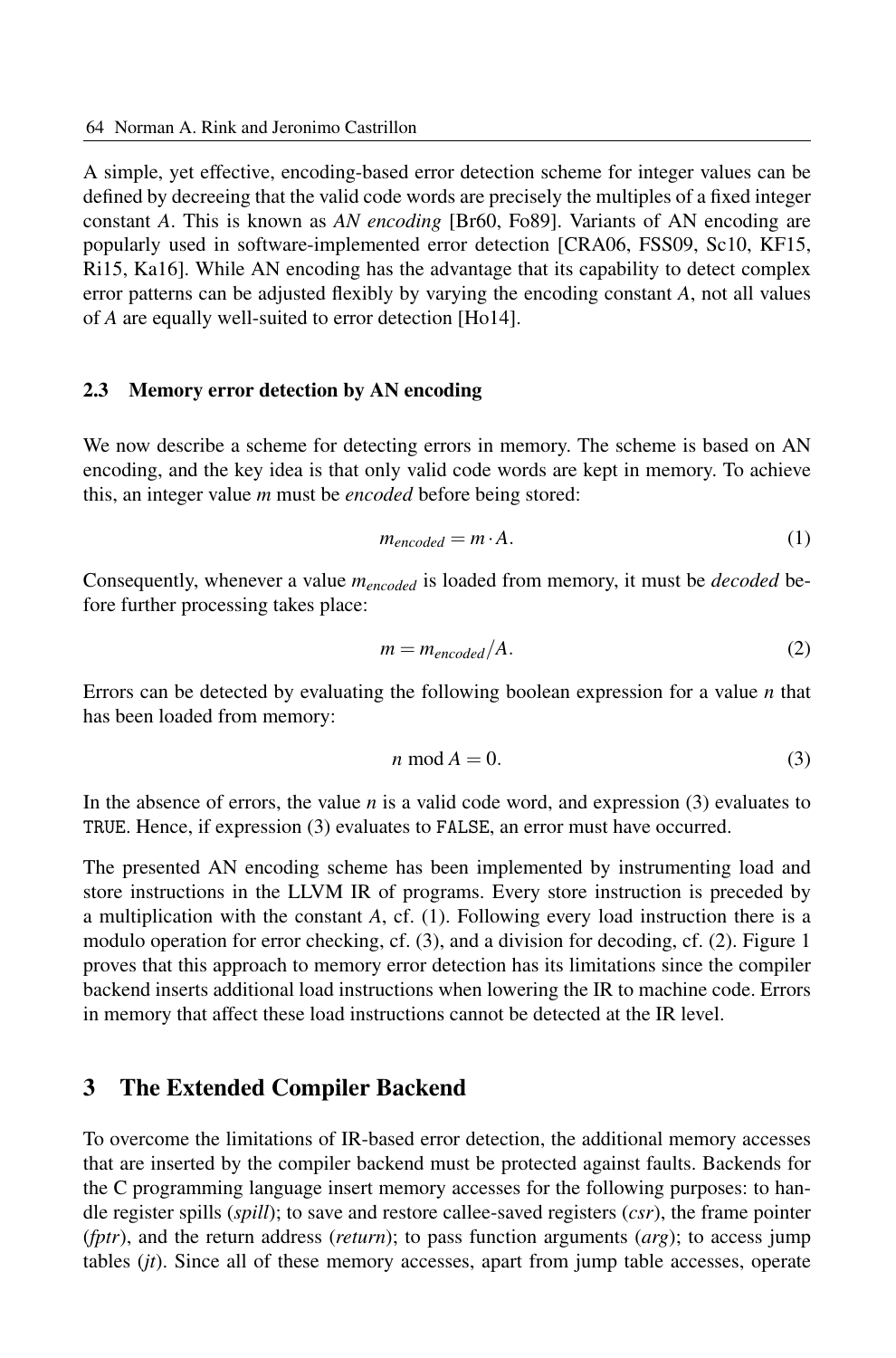List. 2: Duplicated spill and error checking.

on the local program stack, duplicating these accesses causes no issues for multi-threaded applications that use shared memory. Since jump table accesses are read-only, their duplication is safe too. We have extended the LLVM backend [LA04] for the *x86* architecture to implement DMR-based error detection for backend-inserted memory accesses.

#### 3.1 Register spills

The *x86* machine code in Listings 1 and 2 illustrates how DMR-based error detection works for register spills. Originally, cf. Listing 1, the register eax is spilled to a stack slot at offset –0x30 from the frame pointer (in register ebp). The extended backend allocates a second stack slot at offset  $-0x34$ , cf. Listing 2. When the register eax is restored, the values at the two stack slots are compared. If disagreement is found, control is transferred to an error handler. For the purpose of the present work, error handling consists of exiting the program with a special exit code that indicates that an error has been detected.

List. 1: Register spill and restore.

| mov                                   | $\mathbf{e}$ ax, $-0x30$ ( $\mathbf{e}$ bp) | mov<br>mov | $\mathbf{e}$ ax, $-0x34$ ( $\mathbf{e}$ bp)<br>$\mathbf{e}$ ax, $-0x30$ ( $\mathbf{e}$ bp) |
|---------------------------------------|---------------------------------------------|------------|--------------------------------------------------------------------------------------------|
| $\cdot$ $\cdot$ $\cdot$<br>mov<br>add | $-0x30$ (ebp), eax<br>eax, esi              | .          | $\text{mov}$ $-0x30(\text{ebp})$ , eax                                                     |
|                                       |                                             | cmp<br>add | $-0x34$ (ebp), eax<br>$ine <$ $\leq$ error_handler $>$<br>eax, esi                         |

#### 3.2 Other stack accesses

The memory accesses *csr*, *fptr*, *return*, and *arg* are analogous to register spills in that they also save values to the program stack and later restore these values to registers. DMR-based error detection is added by duplicating the values on the stack, completely analogously to Listing 2. Full implementation details of DMR-based error detection for these memory accesses can be found in the accompanying technical report [RC16]. Here we only discuss the subtleties of the *return* and *arg* accesses.

On the *x86* architecture, the return address is always passed on the stack. Thus, given the possibility of memory faults, it can never be assumed that the return address is correct. To obtain a copy of the return address that is guaranteed to be correct, the calling convention has been modified so that the return address is passed in a register. Note that on architectures with a designated return register, e.g. ARM or MIPS, protecting the return address against memory faults does not require that the calling convention be modified.

To detect errors in function arguments that are passed on the stack, the calling convention has been modified so that a duplicated copy of the argument sequence is put on the stack immediately above the original sequence, as in Figure 2. When a function argument is loaded into a register, error checking is performed by comparing its value with the corresponding value in the duplicated argument sequence.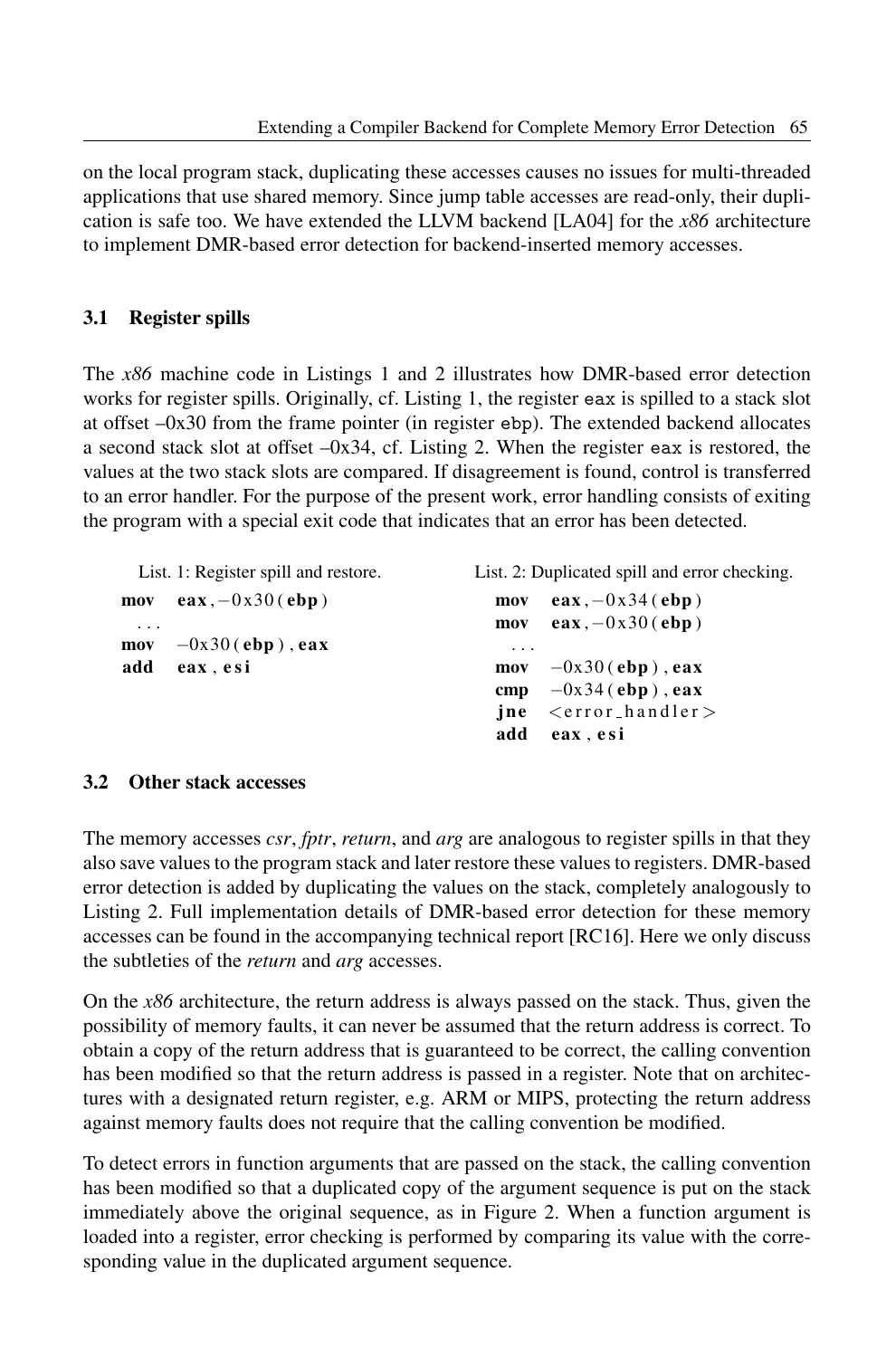

Fig. 2: Original and duplicated function arguments on the stack.

The obligation to implement our modified calling convention rests entirely with the caller. This means that, if a callee chooses not to perform error detection on the return address or on its stack arguments, this does not break function calls. In particular, library functions can still be called fully transparently from within protected functions.

#### 3.3 Jump tables

Jump tables are arrays of addresses of basic blocks, and they reside in the program code segment. To protect jump tables against errors, the extended backend duplicates each jump table in the code segment. Before transferring control to an address that is stored in a jump table, error checking is performed by comparing the address with the corresponding entry in the duplicated jump table.

## 4 Evaluation

Since faults occur rarely in individual devices, one must actively inject faults into systems or programs to evaluate the effectiveness of fault tolerance schemes. In this work, the test programs from Table 1 are used for this purpose. Some of the test programs (C, E, K) appear in the MiBench suite [Gu01], and similar programs are often used to evaluate fault tolerance schemes [Re99, OSM02, KF15, Ri15, DS16]. The programs represent typical algorithmic tasks, such as sorting, tree and graph traversal, manipulation of bit patterns, and linear algebra. In test program L, a switch statement selects one of the many arguments of the enclosing function; this test has been included here since it is the only one that passes function arguments on the stack for the 64-bit calling convention on *x86*.

Binaries have been generated from the test programs on the *i386* architecture (the 32-bit version of *x86*) and on *x86 64* (the 64-bit version of *x86*). Figure 3 depicts the work flow for this. Program IR is generated by the Clang compiler frontend, which is part of the LLVM infrastructure. Binaries are evaluated on both *i386* and *x86 64* since these architectures have different numbers of general purpose registers: while *x86 64* has sixteen, *i386* has only eight. As a consequence, there will be more backend-inserted memory accesses in *i386* binaries. All binaries have been generated at optimization level -O3, and the constant  $A = 58659$  has been used for AN encoding, cf. [Ho14].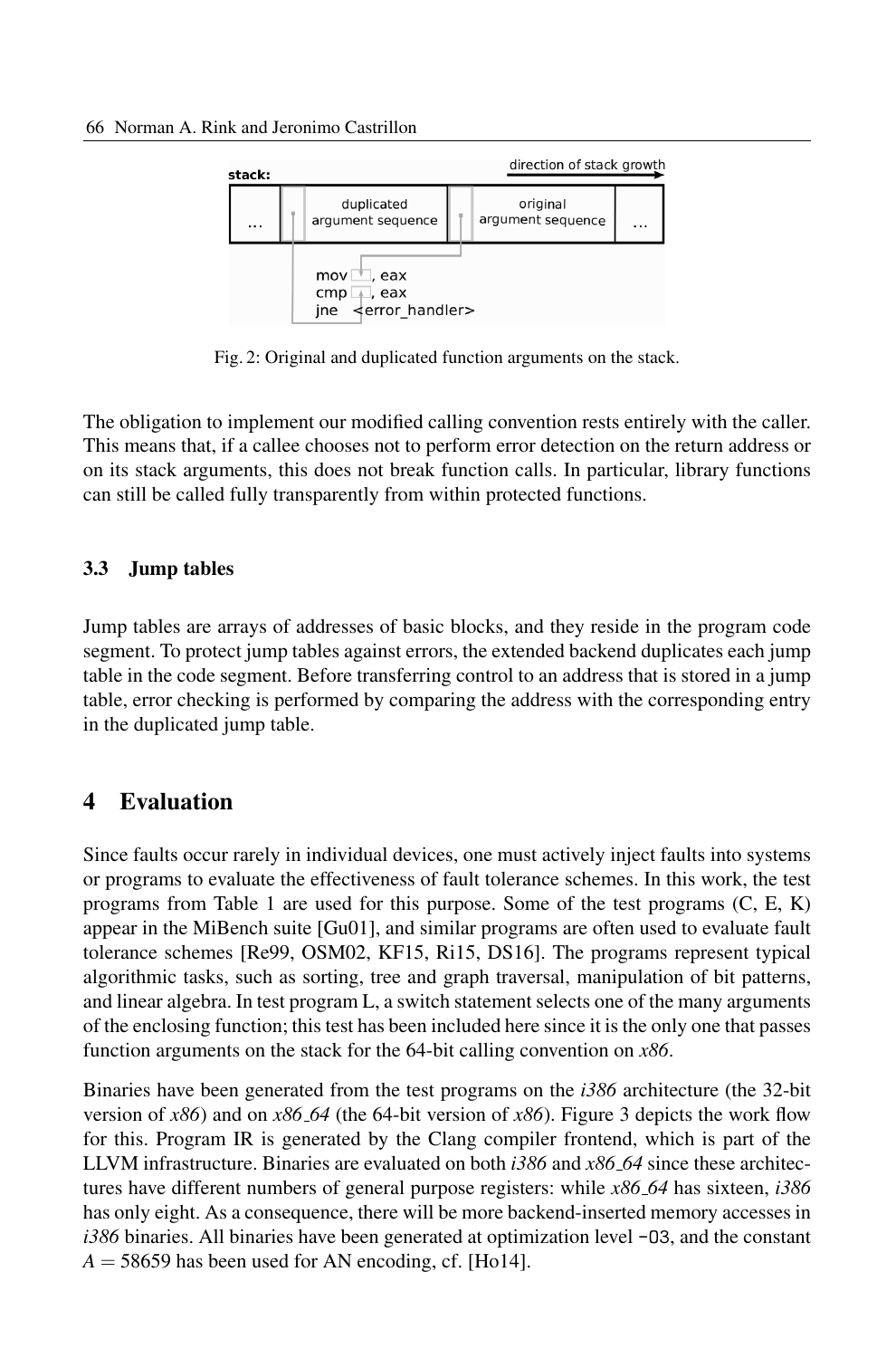

Extending a Compiler Backend for Complete Memory Error Detection 67

Fig. 3: Generation of binaries with memory error detection measures.

|   | description                            |
|---|----------------------------------------|
| A | array reduction                        |
| B | bubblesort                             |
| C | cyclic redundancy checker (CRC-32)     |
| D | DES encryption algorithm               |
| E | Dijkstra's algorithm (shortest path)   |
|   | arithmetic expression interpreter      |
| F | recursive expression tree evaluation   |
| G | token lexer for arithmetic expressions |
| H | arithmetic expression parser           |
| I | matrix multiplication                  |
|   | array copy                             |
| K | quicksort                              |
|   | switch                                 |

Tab. 1: Suite of test programs.

It should be noted that AN encoding produces incorrect programs if the bit width of the constant *A* is so large that not all encoded values fit into the machine data word. This problem occus on the *i386* architecture when high addresses, e.g. addresses in the stack area, are encoded: multiplying high addresses with the constant *A* results in a value that cannot be represented by 32 bits. For this reason, AN encoding of the test programs E, F, G, H, K fails on the *i386* architecture. On *x86 64* this is not a problem since pointers are only 48 bits wide and the chosen constant  $A = 58659$  is represented by 16 bits.

In evaluating error detection schemes, it is common practice to inject single bit flips, e.g. [YGS09, Fe10, DS16]. To study how programs respond to memory errors, we inject single bit flips into the data words resulting from load operations. This is facilitated by the Intel Pin tool [Lu05] for dynamic binary instrumentation: during the execution of a binary, a single load operation is instrumented with an xor-operation that flips one of the bits in the result of the load. We refer to the execution of a binary with a flipped bit as a *fault injection experiment*. The outcome of a fault injection experiment is determined by the program's response to the injected bit flip. The following responses can occur:

- 1. *correct*: The program terminates normally and produces correct output.
- 2. *hang*: The program runs for longer than 10*x* its normal execution time, and is therefore deemed to hang. In practice, especially in safety-critical embedded applications, a hardware watchdog may terminate and restart long-running programs.
- 3. *crash*: The program terminates abnormally, e.g. due to a segmentation fault.
- 4. *sdc*: Silent data corruption occurs when the program terminates normally but produces incorrect output.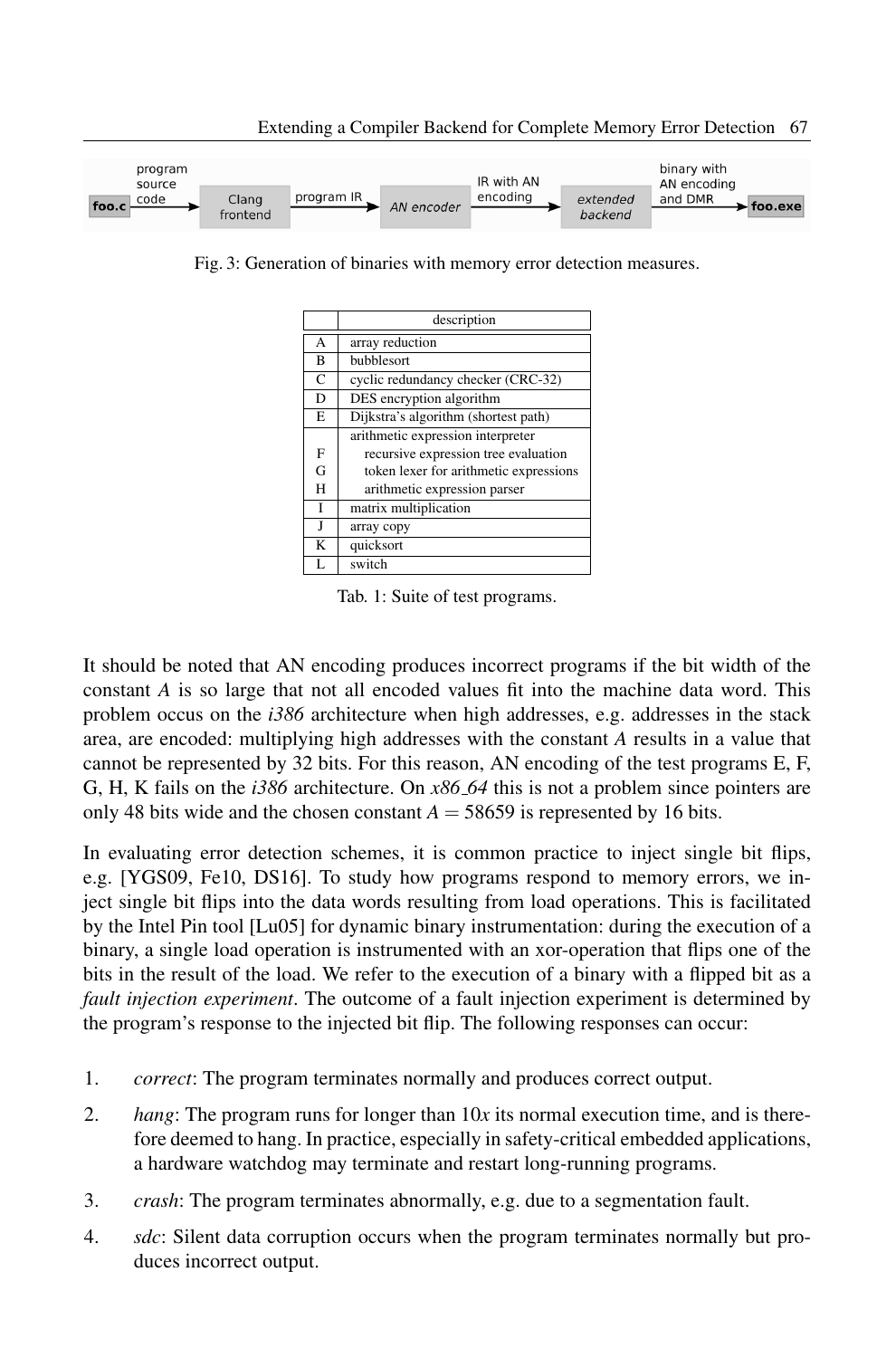- 5. *encoding*: The fault is detected by AN encoding.
- 6. *backend*: The fault is detected by the extended backend's DMR measures.

The fault injection experiments conducted in this work cover all possible patterns in which single bit flips in memory can affect the binaries generated from the test programs. In the following, we therefore report absolute numbers of program responses.



#### 4.1 No error detection

Figure 4 summarizes the fault injection experiments for the *plain* binaries generated from the programs in Table 1, i.e. the binaries without any form of error detection. Only the test programs for which AN encoding produces correct programs appear in Figure 4a.

While *crash* responses indicate that something has gone wrong, when *sdc* occurs in practice, one has no reason to believe that the computed output is incorrect. Therefore, one is often particularly interested in the proportion of *sdc* [Fe10, KF15, DS16]. For the *i386* binaries the number of *sdc* is generally larger than for *x86 64*. This is to be expected given that *i386* has fewer registers: more data words that are relevant for the program output will, at least temporarily, reside in memory and hence be vulnerable to faults.

Figure 4 shows that there is indeed a need for error detection schemes. While some faults do not affect program behavior, thus leading to *correct* responses, there is always a large fraction of malignant program responses, i.e. *crash*, *hang*, and *sdc*.

#### 4.2 AN encoding with DMR in the compiler backend

When AN encoding at the IR level is combined with the extended compiler backend, all single bit flips in memory are detected, as evidenced by Figure 5. For the binaries F and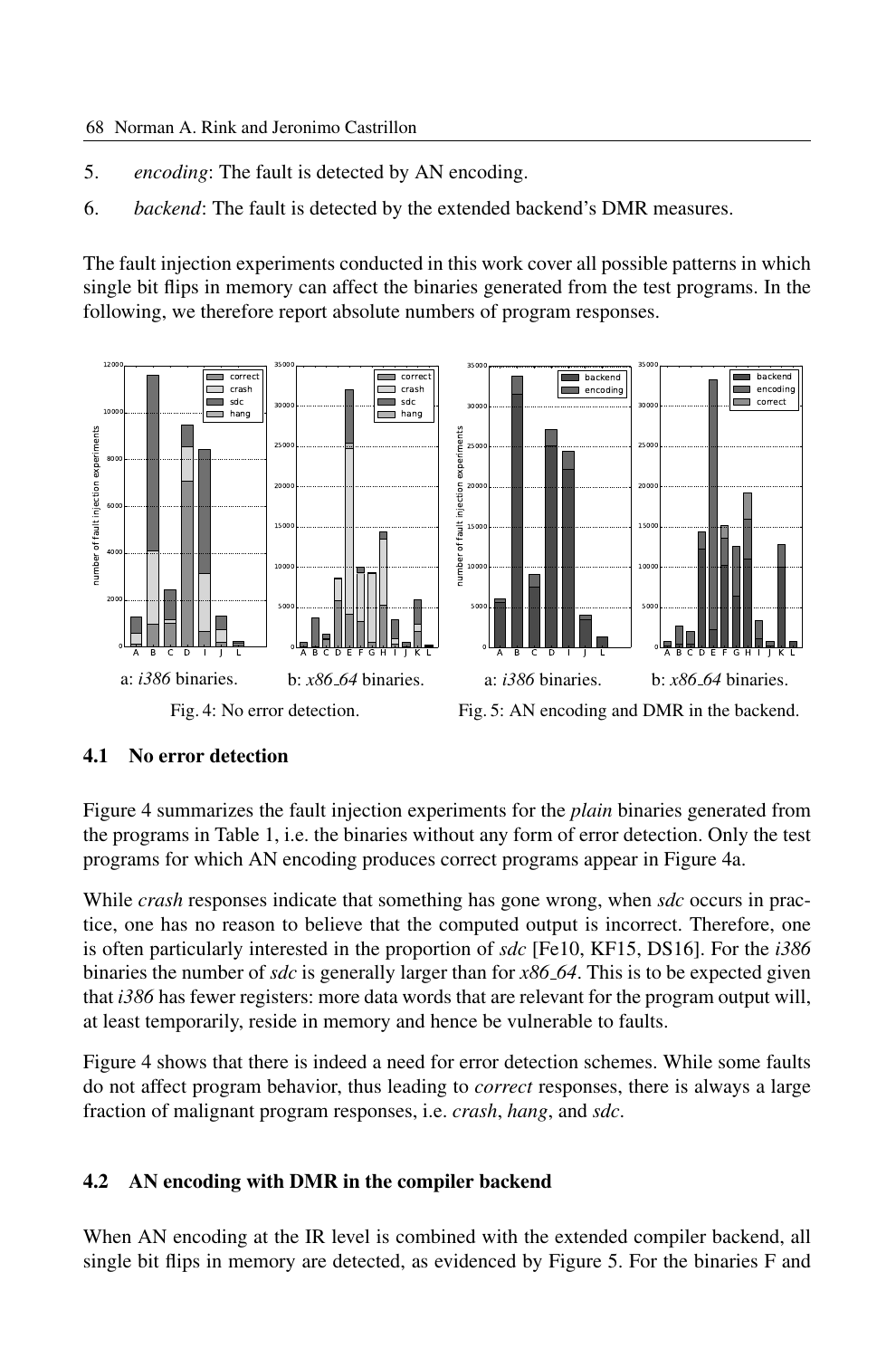H on *x86 64* there are a number of *correct* responses, which occur when faults affect load operations that are part of a call to the memcpy library function. Although this function call is present in the IR, it is not protected by our AN encoding scheme since no data is loaded into the program. The response *correct* ensues when faults affect only those portions of the copied data that are subsequently not used and hence not loaded into the program.

While Figure 5a, for the 32-bit binaries, is dominated by *backend* responses, this is not the case for Figure 5b. Since *x86 64* has more general purpose registers than *i386*, there is lower register pressure, causing the backend to insert fewer additional memory accesses to handle *spill*, *csr* etc. Also note that the total numbers of fault injection experiments in Figure 5a are about twice as high as in Figure 4a. This is due to the dominating *backend* responses in Figure 5a and the fact that the extended backend duplicates memory accesses.

Figure 5 proves that our approach to detecting memory errors is effective: no malignant program responses remain. In particular, DMR-based error detection in the extended compiler backend succeeds at removing the vulnerabilities that Figure 1 hints at.

#### 4.3 Runtime overheads

Fault tolerance comes at the price of performance penalties since some form of redundancy is required. The runtimes of the test programs from Table 1 are depicted in Figure 6, where geometric means across all test programs are shown. Runtimes have been normalized to the *plain* binaries, without any error detection measures.

The largest fraction of overhead is due to AN encoding, which is plausible given the high latency of integer multiplication, division, and modulo,  $cf. (1)$ –(3). In fact, AN encoding is known to introduce large overheads, cf. [FSS09, Ri15, Ka16]. Given that AN encoding is responsible for detecting only a small fraction of errors in the *i386* binaries, cf. Figure 5a, the overhead that AN encoding introduces may not be justifiable on *i386*.

The overhead that the extended backend causes on *i386* is dominated by *spill*, followed by *arg*. This is in agreement with the fact that *i386* has relatively few registers and uses a calling convention by which all arguments are passed on the stack. Neither of these observations apply to the *x86 64* architecture, and hence the overhead introduced by the extended backend is considerably lower.

The runtime overhead introduced by the extended backend has also been evaluated on a subset of the SPEC CINT2006 suite. The subset consists of those C benchmarks that are unaffected by our modified calling convention, which are: 400.perlbench, 401.bzip2, 429.mcf, 445.gobmk, 458.sjeng, 462.libquantum. Geometric means across these benchmarks are shown in Figure 7, where runtimes have again been normalized to the *plain* binaries, to which the backend has not applied any DMR-based error detection measures. Note that the overhead introduced by duplicating function arguments is lower in Figure 7a than in Figure 6a. An explanation for this is that functions in the SPEC benchmarks have larger bodies, and hence longer execution times, than in the test programs from Table 1. Therefore, the overhead introduced by duplicated function arguments car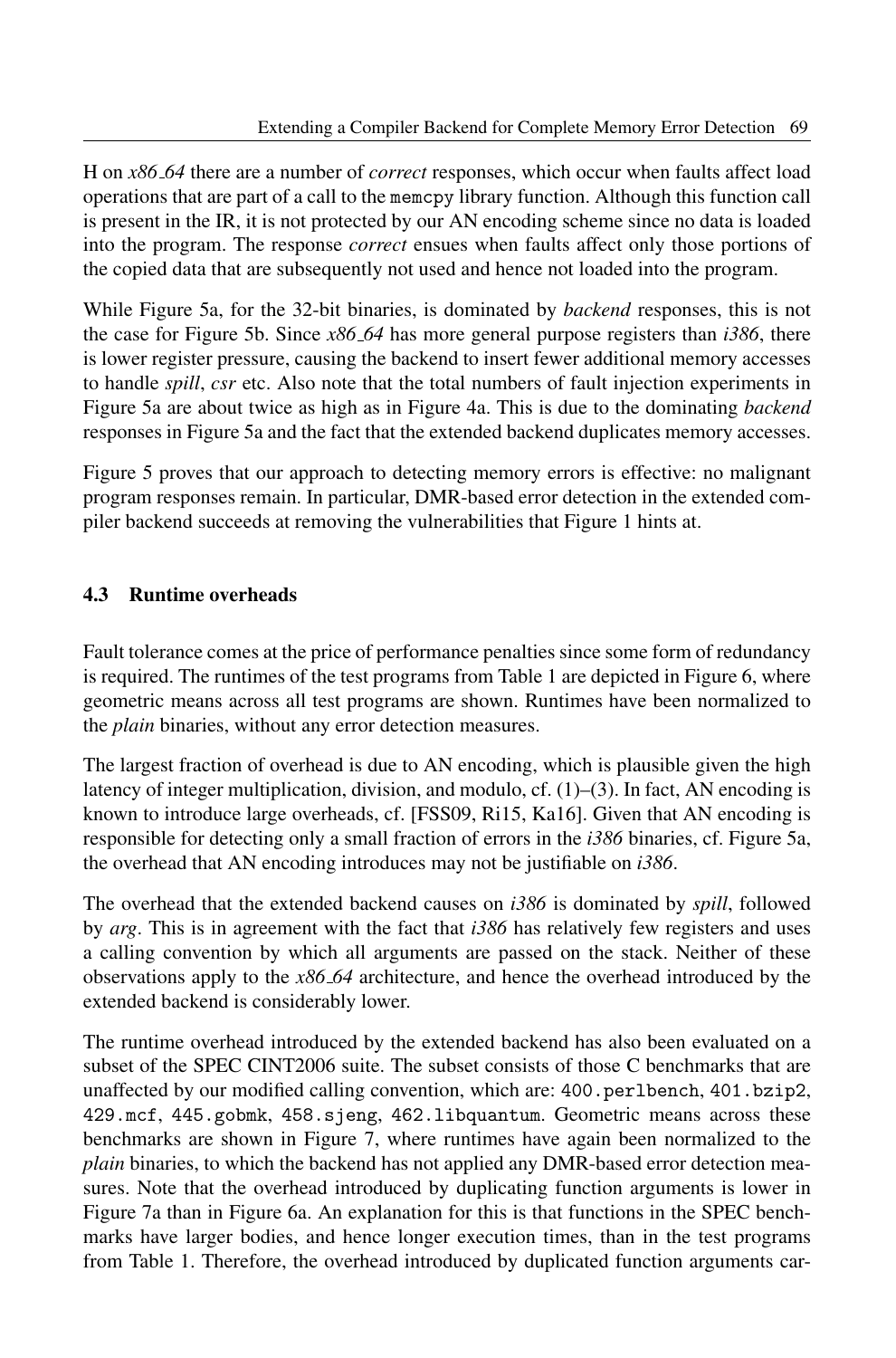ries less weight. When *all* DMR measures are applied by the backend, the resulting mean overheads are 1.50*x* on *i386* and 1.13*x* on *x86 64*.

From Figures 6 and 7 it is clear that the handling of register spills is the dominant source of overhead among the DMR-based measures in the compiler backend. Comparing the results for the *i386* and *x86 64* architectures, it can be concluded, perhaps unsurprisingly, that memory error detection is more efficient on architectures with many registers. It should also be noted that the overhead of handling return addresses can be reduced, if not entirely avoided, on architectures that pass the return address in a register, e.g. ARM or MIPS.

All runtime measurements were conducted on an Intel Core i7-4790 CPU (3.6GHz), with 32GB of main memory. The operating system is Ubuntu 16.04.1 LTS, with a 4.4.0 kernel.



## 5 Related work

Fault tolerance schemes that operate on program source code appeared early, and this approach is still pursued [Re99, BSS12, BSS13, KF15, Ka16]. Low rates of silent data corruption can be achieved despite the fact that the compiler backend may introduce new vulnerabilities after these schemes have been applied. However, a considerable proportion of faults still lead to program crashes, e.g. [KF15].

With the advent of super-scalar processors it became viable to implement DMR-based error detection schemes by duplicating machine instructions [OSM02]. Subsequently proposed fault tolerance schemes were also implemented by modifying compiler backends, e.g. [Re05, YGS09, MPC14, DS16]. Unlike in the present article, these schemes assume that memory is protected by hardware measures, e.g. ECC, and hence memory operations are not accompanied by error detection. The only exception to this is the nZDC scheme [DS16], where memory accesses are duplicated since the processor's load-store queue is assumed to be vulnerable to faults. Since the nZDC scheme duplicates all load operations, and not just those that access local memory, it is limited in handling multithreaded applications correctly, as already noted in [DS16].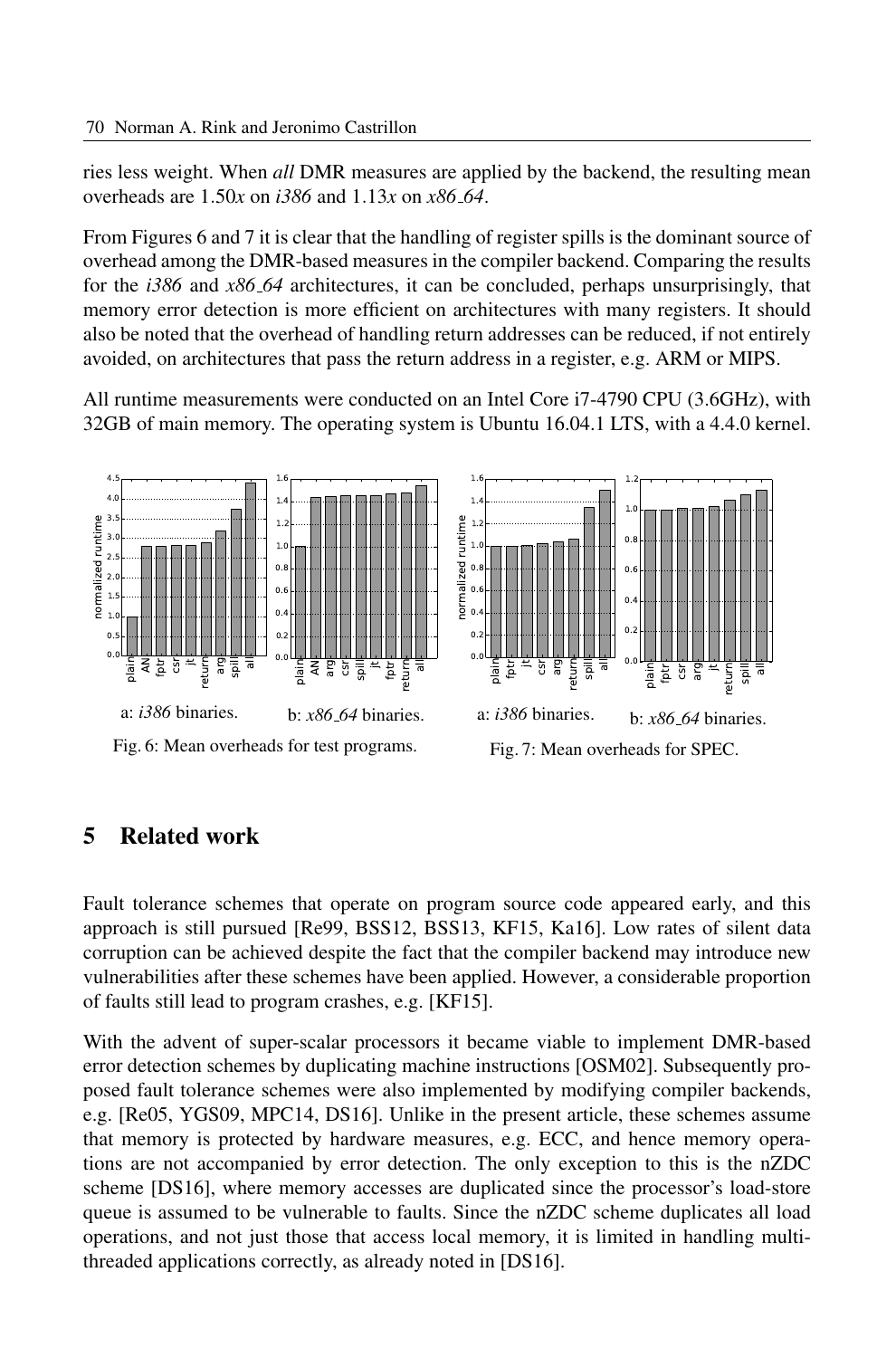The popularity of the LLVM compiler framework and IR [LA04] has led to many IRbased fault tolerance schemes [FSS09, Sc10, Fe10, Zh10, Ri15, CNV16]. The DMR-based schemes[Fe10, Zh10, CNV16] assume, once again, that memory is protected against faults by hardware measures. The encoding-based schemes [FSS09, Sc10, Ri15] do not make this assumption, but they suffer from the observed shortcoming that the memory accesses that are introduced by the compiler backend are left unprotected.

That return addresses and frame pointers need protection was already observed in the context of protecting an operating system against hardware faults [BSS13]. The fault tolerance scheme in [BSS13] was implemented based on *aspects* [SGSP02]. Conceptually, aspects operate on program source code, but their implementation requires interaction with the compiler. Thus, the implementation of aspects may introduce new vulnerabilities.

AN encoding was originally introduced in [Br60] and studied in detail, among other *arithmetic error codes*, by [Ga66, Av71]. Protecting processors by AN encoding was suggested in [Fo89], where the ANB and ANBD schemes were also introduced. IR-based implementations of AN encoding appeared in [FSS09, Ri15]. As in the present article, other fault tolerance schemes also combine encoding with DMR [OMM02, CRA06, KF15]. Here we applied DMR very selectively, only to local memory accesses inserted by the compiler backend, which has the advantage that duplication is safe in multi-threaded programs.

## 6 Summary and Discussion

Fault tolerance schemes that are applied to programs at the level of intermediate representation (IR) cannot address vulnerabilities resulting from later stages of the compilation process. Specifically, the compiler backend introduces additional, unprotected memory accesses to implement, e.g., register spills. In this article we have presented an extended backend that adds error detection by dual modular redundancy (DMR) to the memory accesses it inserts. It has been shown that this, combined with an IR-based AN encoding scheme, succeeds at detecting all errors resulting from single bit flips in memory.

The extended backend introduces an average runtime overhead of 1.50*x* for binaries from SPEC CINT2006 running on  $i386$ , and  $1.13x$  for the corresponding binaries running on *x86 64*. This is in agreement with the expectation that there is less need to protect against faults in the memory system on machines with more registers, i.e. on *x86 64*. The reported runtime overheads are noticeably lower than for the nZDC scheme, which also duplicates memory accesses [DS16]. This is unsurprising since, in the present work, error detection has been applied to memory accesses more selectively.

Implementing fault tolerance schemes at the IR level enables target-independence and enhances productivity. The latter is particularly important for relaxed fault tolerance schemes, where some amount of vulnerability is accepted in exchange for reduced overhead [Fe10, KF15, Ri15]. In quantifying the vulnerabilities of a relaxed scheme, meaningful results can only be obtained if one is guaranteed that the compilation process following the application of the fault tolerance scheme does not introduce new vulnerabilities. The extended backend we have presented here gives this guarantee.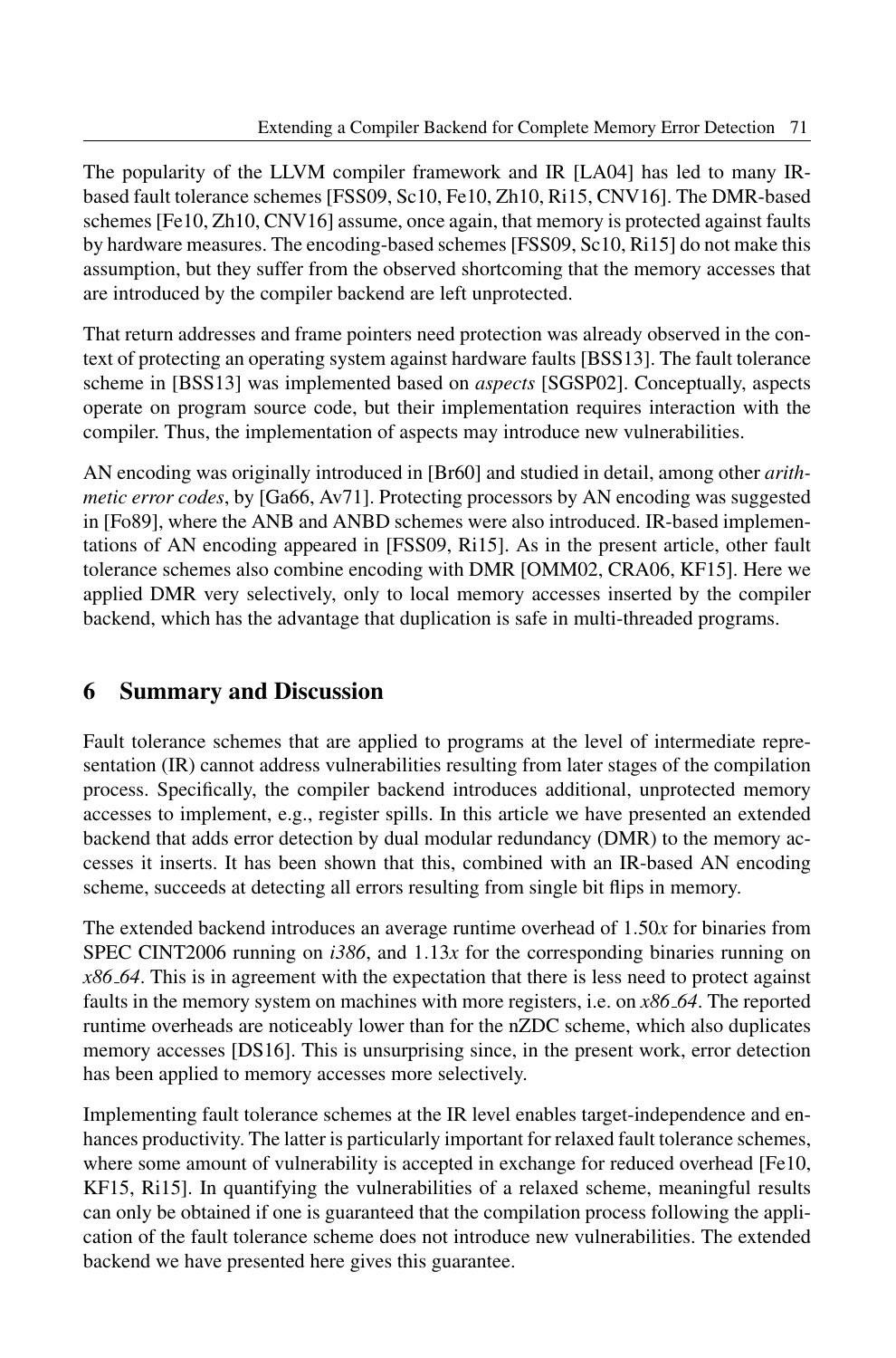Due to strict safety and reliability requirements, automotive applications may not be able to rely on relaxed fault tolerance schemes. Schemes based on IR transformations only are also not an option due to the remaining vulnerabilities. The extended compiler backend overcomes this problem and thus facilitates complete memory error detection.

### 7 Acknowledgments

This work was funded by the German Research Council (DFG) through the Cluster of Excellence 'Center for Advancing Electronics Dresden' (cfaed). The authors acknowledge useful discussions with Sven Karol and Tobias Stumpf.

## References

- [Av71] Avizienis, A.: Arithmetic Error Codes: Cost and Effectiveness Studies for Application in Digital System Design. IEEE Trans. on Computers, C-20(11):1322–1331, 1971.
- [Ba05] Baumann, R.: Soft Errors in Advanced Computer Systems. IEEE Design & Test of Computers, 22(3):258–266, 2005.
- [Bl06] Blome, J. A.; Gupta, S.; Feng, S.; Mahlke, S.: Cost-efficient soft error protection for embedded microprocessors. In: Proc. Int'l Conf. Compilers, Architecture and Synthesis for Embedded Systems. CASES'06, pp. 421–431, 2006.
- [Bo05] Borkar, S.: Designing reliable systems from unreliable components: the challenges of transistor variability and degradation. IEEE Micro, 25(6):10–16, 2005.
- [Br60] Brown, D. T.: Error Detecting and Correcting Binary Codes for Arithmetic Operations. IRE Trans. Electronic Computers, pp. 333–337, 1960.
- [BSS12] Borchert, C.; Schirmeier, H.; Spinczyk, O.: Protecting the Dynamic Dispatch in C++ by Dependability Aspects. In: Proc. 1st Workshop Software-Based Methods for Robust Embedded Systems. SOBRES'12, 2012.
- [BSS13] Borchert, C.; Schirmeier, H.; Spinczyk, O.: Return-Address Protection in C/C++ Code by Dependability Aspects. In: Proc. 2nd Workshop Software-Based Methods for Robust Embedded Systems. SOBRES'13, 2013.
- [CNV16] Chen, Z.; Nicolau, A.; Veidenbaum, A. V.: SIMD-based Soft Error Detection. In: Proc. ACM Int'l Conf. Computing Frontiers. CF'16, pp. 45–54, 2016.
- [CRA06] Chang, J.; Reis, G. A.; August, D. I.: Automatic Instruction-Level Software-Only Recovery. In: Int'l Conf. Dependable Systems and Networks. DSN'06, pp. 83–92, 2006.
- [DS16] Didehban, M.; Shrivastava, A.: nZDC: A compiler technique for near Zero Silent Data Corruption. In: Proc. Design Automation Conf. DAC'16, 2016.
- [Es11] Esmaeilzadeh, H.; Blem, E.; Amant, R. St.; Sankaralingam, K.; Burger, D.: Dark silicon and the end of multicore scaling. In: Proc. 38th Ann. Int'l Symp. Computer Architecture. ISCA'11, pp. 365–376, 2011.
- [Es12] Esmaeilzadeh, H.; Sampson, A.; Ceze, L.; Burger, D.: Architecture Support for Disciplined Approximate Programming. In: Proc. 17th Int'l Conf. Architectural Support for Programming Languages and Operating Systems. ASPLOS'12, pp. 301–312, 2012.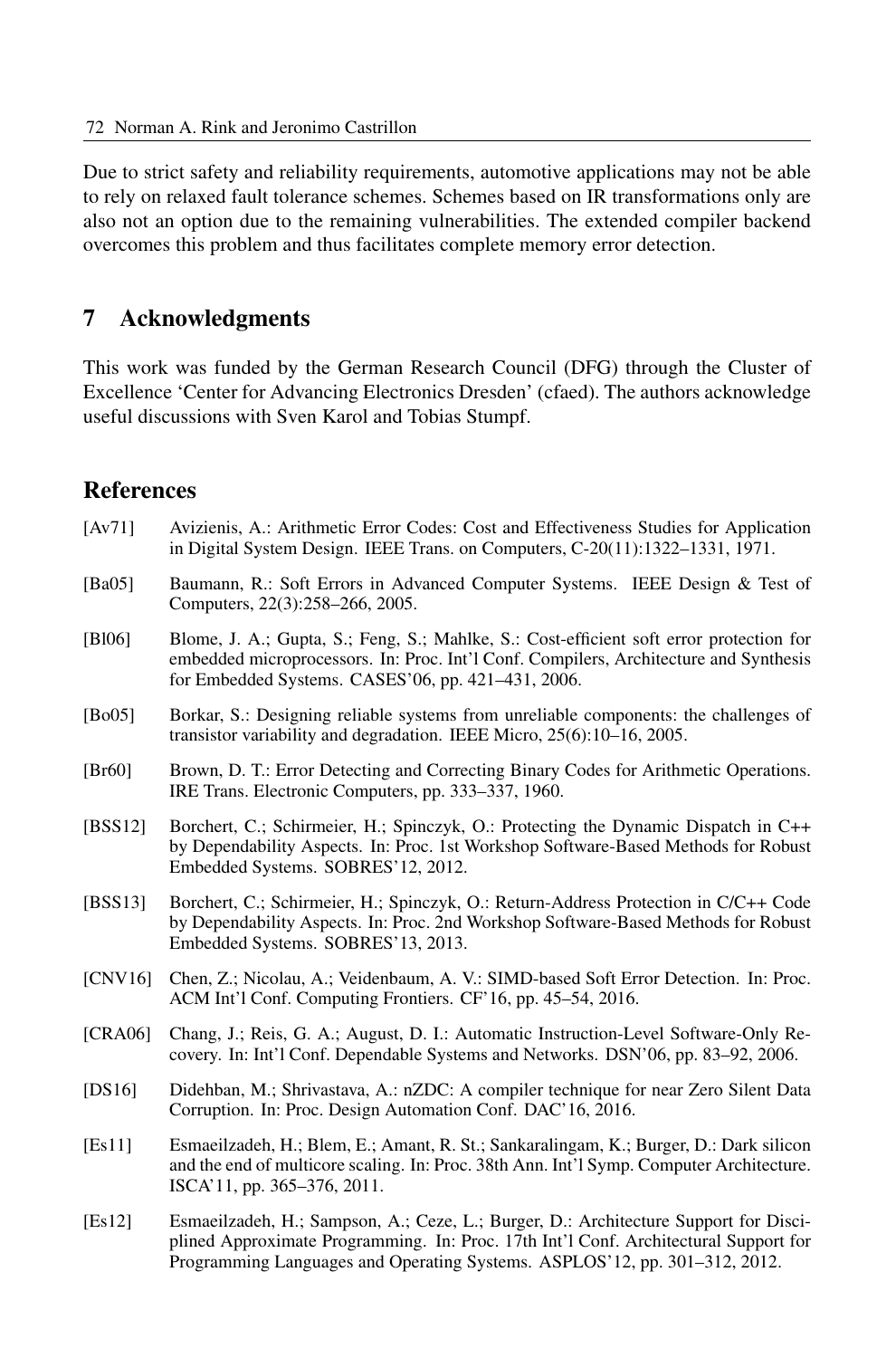- [Fe10] Feng, S.; Gupta, S.; Ansari, A.; Mahlke, S.: Shoestring: Probabilistic Soft Error Reliability on the Cheap. In: Proc. 15th Int'l Conf. Architectural Support for Programming Languages and Operating Systems. ASPLOS'10, pp. 385–396, 2010.
- [Fo89] Forin, P.: Vital Coded Microprocessor Principles and Applications for Various Transit Systems. In: Control, Computers, Communications in Transportation: Selected Papers from the IFAC/IFIP/IFORS Symposium. pp. 79–84, 1989.
- [FSS09] Fetzer, C.; Schiffel, U.; Süßkraut, M.: AN-Encoding Compiler: Building Safety-Critical Systems with Commodity Hardware. In: Proc. 28th Int'l Conf. Computer Safety, Reliability, and Security. SAFECOMP'09, pp. 283–296, 2009.
- [Ga66] Garner, H. L.: Error Codes for Arithmetic Operations. IEEE Trans. Electronic Computers, EC-15(5):763–770, 1966.
- [Gu01] Guthaus, M. R.; Ringenberg, J. S.; Ernst, D.; Austin, T. M.; Mudge, T.; Brown, R. B.: MiBench: A Free, Commercially Representative Embedded Benchmark Suite. In: Proc. IEEE Int'l Symp. Workload Characterization. IISWC'01, pp. 3–14, 2001.
- [Ho14] Hoffmann, M.; Ulbrich, P.; Dietrich, C.; Schirmeier, H.; Lohmann, D.; Schröder-Preikschat, W.: A Practitioner's Guide To Software-based Soft-Error Mitigation Using AN-Codes. In: Proc. 15th Int'l Symp. High-Assurance Systems Engineering. 2014.
- [HSS12] Hwang, A. A.; Stefanovici, I. A.; Schroeder, B.: Cosmic Rays Don't Strike Twice: Understanding the Nature of DRAM Errors and the Implications for System Design. In: Proc. 7th Int'l Conf. Architectural Support for Programming Languages and Operating Systems. ASPLOS'12, pp. 111–122, 2012.
- [Ka16] Karol, S.; Rink, N. A.; Gyapjas, B.; Castrillon, J.: Fault Tolerance with Aspects: A Feasibility Study. In: Proc. 15th Int'l Conf. Modularity. 2016.
- [KF15] Kuvaiskii, D.; Fetzer, C.: Δ-encoding: Practical Encoded Processing. In: Proc. 45th Ann. Int'l Conf. Dependable Systems and Networks. DSN'15, 2015.
- [LA04] Lattner, C.; Adve, V.: LLVM: a Compilation Framework for Lifelong Program Analysis & Transformation. In: Proc. Int'l Symp. Code Generation and Optimization. CGO'04, p. 75, 2004.
- [Li11] Liu, S.; Pattabiraman, K.; Moscibroda, T.; Zorn, B. G.: Flikker: saving DRAM refreshpower through critical data partitioning. In: Proc. 16th Int'l Conf. on Architectural Support for Programming Languages and Operating systems. ASPLOS'11, pp. 213–224, 2011.
- [Lu05] Luk, C.-K.; Cohn, R.; Muth, R.; Patil, H.; Klauser, A.; Lowney, G.; S. Wallace, Steven; Reddi, V. J.; Hazelwood, K.: PIN: Building Customized Program Analysis Tools with Dynamic Instrumentation. In: Proc. Conf. Programming Language Design and Implementation. PLDI'05, pp. 190–200, 2005.
- [MPC14] Mitropoulou, K.; Porpodas, V.; Cintra, M.: DRIFT: Decoupled CompileR-Based Instruction-Level Fault-Tolerance. In: Proc. 26th Int'l Workshop Languages and Compilers for Parallel Computing. LCPC'13, pp. 217–233, 2014.
- [NDO11] Nightingale, E. B.; Douceur, J. R.; Orgovan, V.: Cycles, Cells and Platters: An Empirical Analysis of Hardware Failures on a Million Consumer PCs. In: Proc. 6th Conf. on Computer Systems. EuroSys'11, pp. 343–356, 2011.
- [OMM02] Oh, N.; Mitra, S.; McCluskey, E. J.: ED4I: Error Detection by Diverse Data and Duplicated Instructions. IEEE Trans. Computers, 51(2):180–199, 2002.